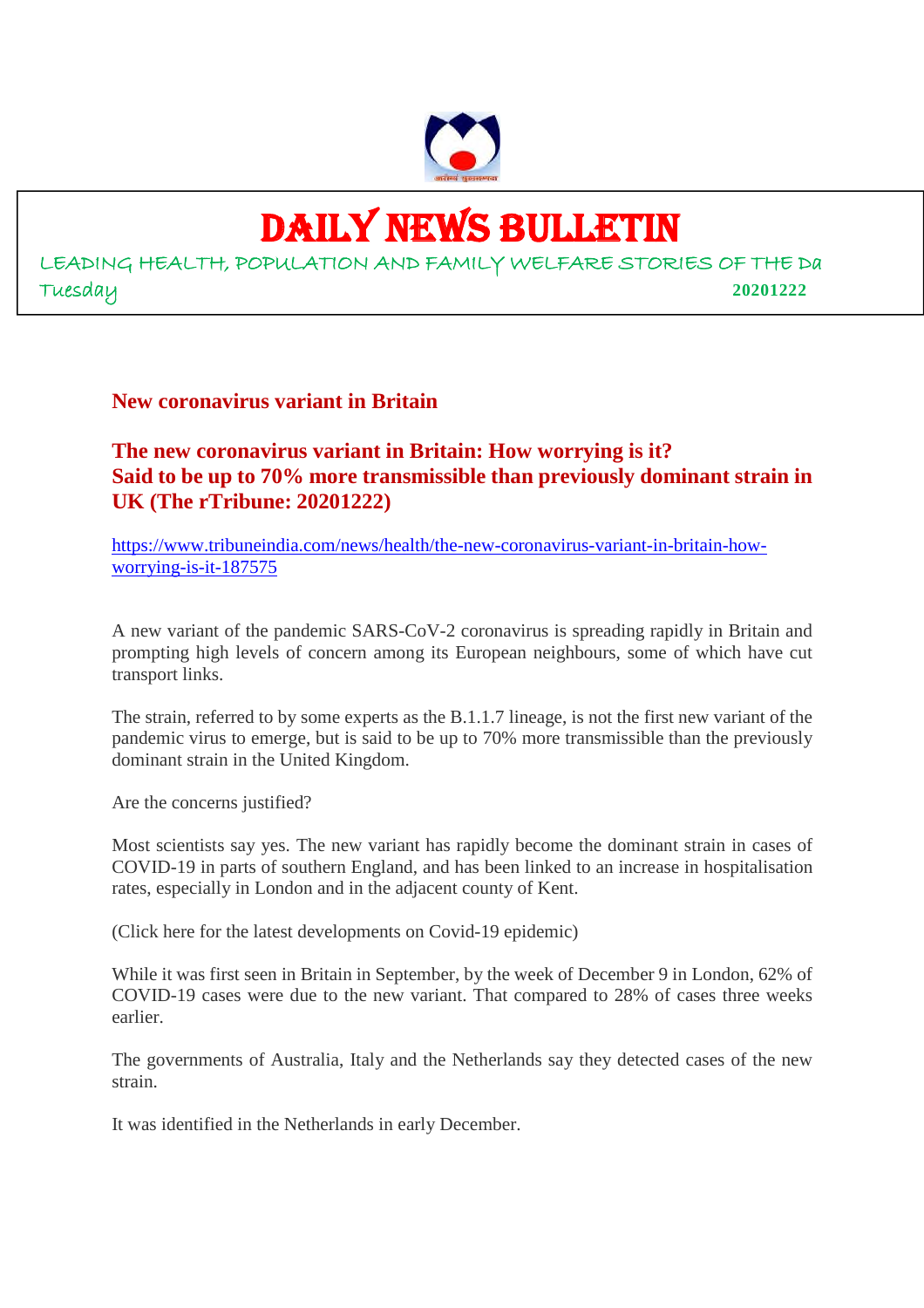A few cases of COVID-19 with the new variant have also been reported to the ECDC, Europe's disease monitoring agency, by Iceland and Denmark. Media reports in Belgium say cases have also been detected there.

"It is right to take it seriously," said Peter Openshaw, a professor of experimental medicine at Imperial College London.

Shaun Fitzgerald, a visiting professor at the University of Cambridge, said the situation was "extremely concerning."

Why?

The main worry is that the variant is significantly more transmissible than the original strain. It has 23 mutations in its genetic code -- a relatively high number of changes -- and some of these are affecting its ability to spread.

Scientists say it is about 40%-70% more transmissible. The UK government said on Saturday it could increase the reproduction "R" rate by 0.4.

This means it is spreading faster in Britain, making the pandemic there yet harder to control and increasing the risk it will also spread swiftly in other countries.

"The new B.1.1.7 ... still appears to have all the human lethality that the original had, but with an increased ability to transmit," said Martin Hibberd, professor of emerging infectious disease at the London School of Hygiene & Tropical Medicine.

Will Covid-19 vaccines protect against this variant?

Scientists say there's no evidence that vaccines currently being deployed in the UK -- made by Pfizer and BioNtech -- or other COVID-19 shots in development will not protect against this variant.

"It's unlikely that this will have anything more than a minor, if any, effect on the vaccine's effectiveness," said Adam Finn, a vaccine specialist and professor of paediatrics at Bristol University.

Britain's chief scientific adviser Patrick Vallance also said COVID-19 vaccines appeared to be adequate in generating an immune response to the variant of the coronavirus.

"We are not seeing...any gross changes in the spike protein that will reduce vaccine effectiveness so far," said Julian Tang, professor and clinical virologist at Leicester University.

Does the new variant affect testing?

To some extent, yes.

One of the mutations in the new variant affects one of three genomic targets used by some PCR tests. This means that in those tests, that target area, or "channel", would come up negative.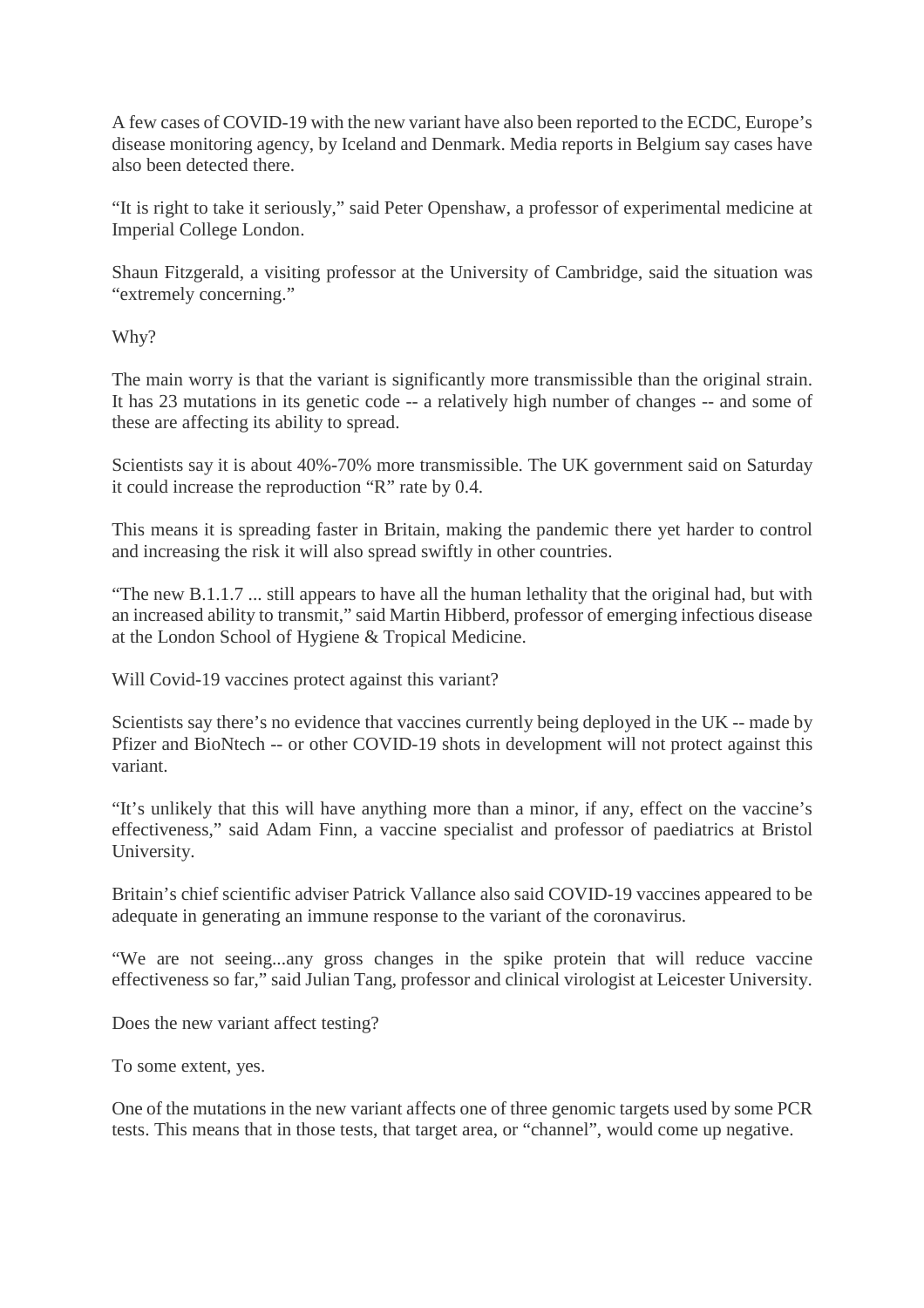"This has affected the ability of some tests to detect the virus," said Robert Shorten, an expert in microbiology at the Association for Clinical Biochemistry & Laboratory Medicine.

Since PCR tests generally detect more than one gene target, however, a mutation in the spike protein only partly affects the test, reducing that risk of false negative results.

Are there other significant SARS-COV-2 variants about?

Yes. Strains of the COVID-19-causing virus have emerged in recent months in South Africa, Spain, Denmark and other countries that have also raised concern.

However none, so far, has been found to contain mutations that make it more deadly, or more likely to be able to evade vaccines or treatments.

Did this new variant originate in Britain?

Vallance said on Saturday he thought the new variant might have started in the UK. Some scientists in Europe have credited British expertise in genomic surveillance for identifying the mutation.

"The UK has one of the most comprehensive genetic surveillance programmes in the world - 5% to 10% all virus samples are genetically tested. Few countries do better," Steven Van Gucht, head of viral diseases at the Belgian Institute of Health, told a news conference on Monday. Reuters

India can inoculate priority groups by June 2021: Fitch Solutions Country has one of the largest vaccine manufacturing capacities in the world

#### **A vaccine against COVID-19**

#### **India can inoculate priority groups by June 2021: Fitch Solutions (The rTribune: 20201222)**

https://www.tribuneindia.com/news/health/india-can-inoculate-priority-groups-by-june-2021 fitch-solutions-187560

A vaccine against COVID-19 can cover priority groups in India by June next year if inoculation is quickly ramped up to roughly the same level as the 1 million coronavirus tests conducted each day in the country, Fitch Solutions said on Monday.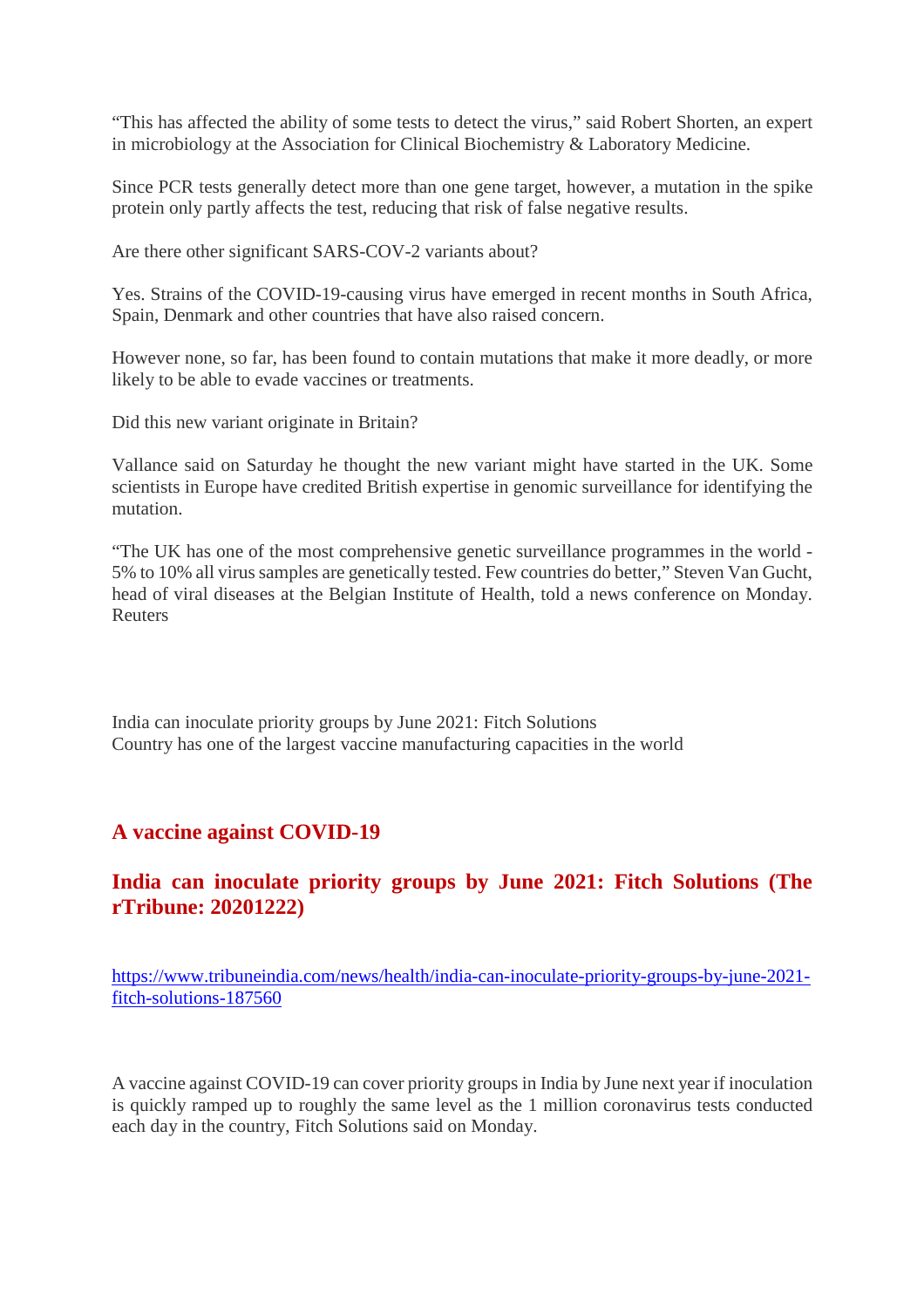"India's role in the global COVID-19 vaccine rollout will be significant both as a recipient of the medicine as well as a producer," Fitch said in a report.

(Click here for the latest developments on Covid-19 epidemic)

India, it said, has one of the largest vaccine manufacturing capacities in the world (including the largest vaccine producer – Serum Institute India, SII) and has secured authorisation to massproduce the AstraZeneca, Novavax and Gamaleya Research Institute vaccines.

With a population of 130 crore (and 9.4 crore over 65-year-olds), the domestic vaccination drive will be the largest in the world.

"The country has a good track record of such drives with masses of the population regularly gaining inoculation for various diseases such as polio and cholera," it said.

India's vaccine rollout will begin in first quarter of 2021 (January to March), with frontline healthcare workers and individuals over the age of 50 years gaining priority.

Fitch said the government aims to vaccinate some 25 crore people over six-to-eight months, which is "a lofty goal".

"However, if India can quickly ramp up vaccinations to roughly the same level as the 1 million (10 lakh) COVID-19 tests it conducts each day, then we expect coverage across priority groups can be achieved by June 2021," it said.

Risks to this outlook include the sheer scale of the project and with relatively weak institutions and healthcare infrastructure, these challenges could result in a slower rollout than expected, it added.

Access to COVID-19 vaccines is set to vary significantly across Asia depending on the advance purchase agreements a given country has reached with vaccine developers.

Developed markets have generally purchased access to vaccines from Pfizer, Moderna and AstraZeneca, smaller countries with strong healthcare systems will have an advantage in rolling out vaccines.

"Vaccine access for emerging markets is likely to be more varied with a larger role for supply from China and Russia and their state-developed vaccine candidates. We note that some markets have already begun mass vaccinations with limited Phase III trial data available," Fitch said.

It said multiple COVID-19 vaccines are expected by the end of first quarter of 2021.

The first COVID-19 vaccine approval (based on Phase III data) was announced on December 2, 2020 by the UK's medicine regulator MHRA.

"We expect further approvals from various national regulators and for different vaccines over late 2020 and throughout 2021 as candidates reach clinical endpoints," it said adding many of the vaccines use the same approach of targeting the spike protein of the virus structure - an approach that has shown to be successful so far.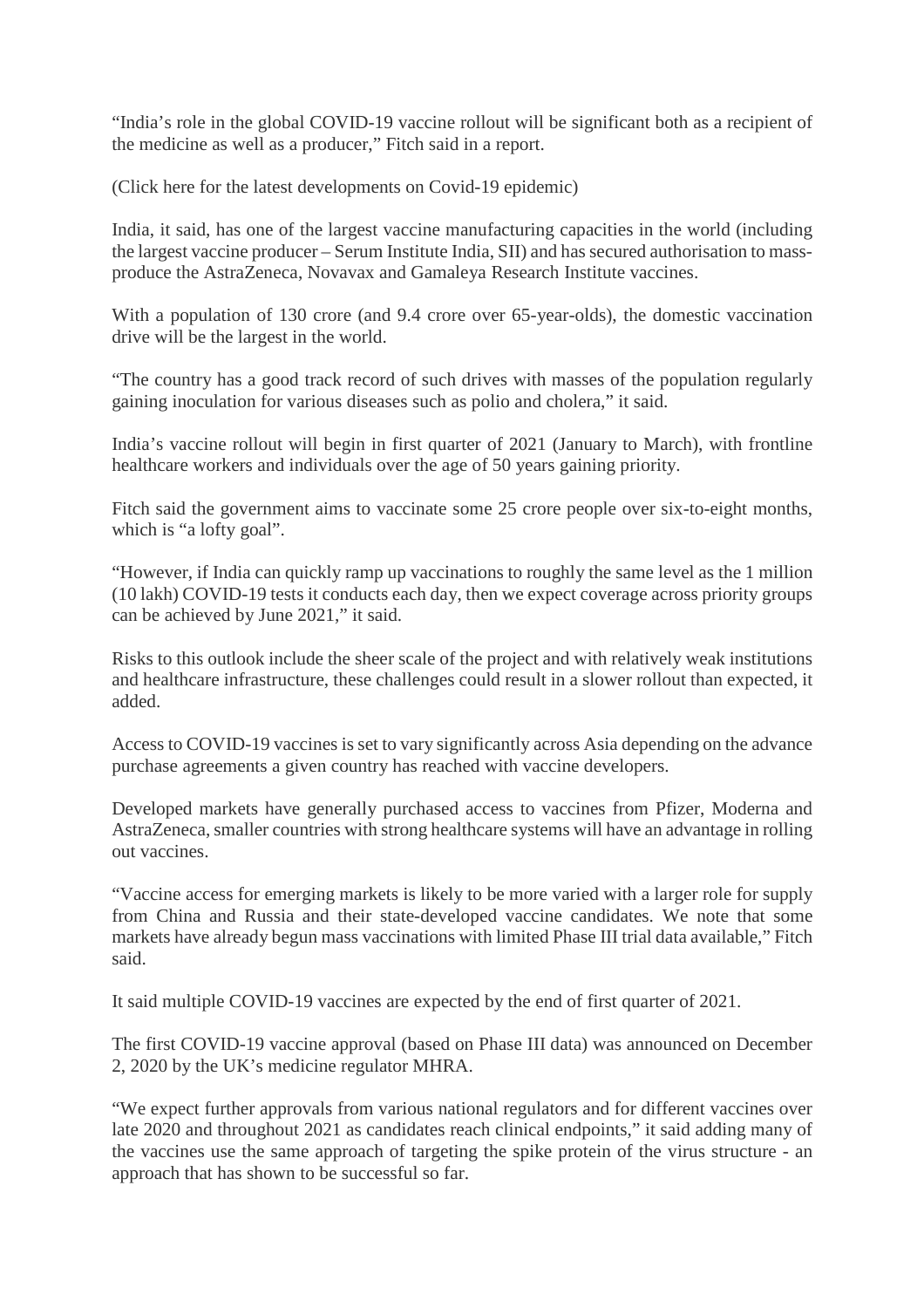The initial distribution of COVID-19 vaccines, it said, is likely to be skewed towards wealthier nations in line with advance purchase agreements (APAs).

"We believe this is largely due to the ability to pay and the commercially focussed approach adopted by the vaccine developers which will be the first to gain approval," it said. "This theme also applies to Asia where some countries have secured access to vaccines while others have not"

For countries with confirmed supply, vaccinations are set to begin with priority populations made up of frontline healthcare workers, populations over 65 years of age, and those with underlying health conditions. Epidemiological data show that these groups (along with 50-65 year-olds) make up around 99 per cent of the preventable mortality from COVID-19 and a large proportion of hospitalisations.

"We expect that, as these populations gradually reach protection, governments eager to return to economic normality will look to begin easing restrictions," Fitch said. "Different countries will enact this easing at different paces depending on the progress of vaccine rollout." PTI

#### **Avoiding hospital in pandemic increased heart disease deaths: Study Excess cardiac mortality may have been as high as 232 deaths per week (The Tribune: 20201222)**

https://www.tribuneindia.com/news/health/avoiding-hospital-in-pandemic-increased-heartdisease-deaths-study-187520

Avoiding hospital in pandemic increased heart disease deaths: Study Excess cardiac mortality may have been as high as 232 deaths per week. Image: iStock

Reduced hospital visits for urgent heart problems during the initial phase of the Covid-19 pandemic may have contributed to hundreds of avoidable deaths, new research has found.

In the wake of the coronavirus pandemic, a marked decline inpatient visits to emergency departments (EDs) was observed in England and the US, including for people with heart problems.

In this study, published online in the journal Circulation: Cardiovascular Quality and Outcomes, researchers at University College London's Institute of Health Informatics estimated the effect of reduced emergency departments visits for suspected cardiac disease on non-Covid-19 related cardiac mortality in England.

The researchers estimated that the excess cardiac mortality due to non-attendance at Emergency Departments, during the initial phase of the pandemic, may have been as high as 232 deaths per week.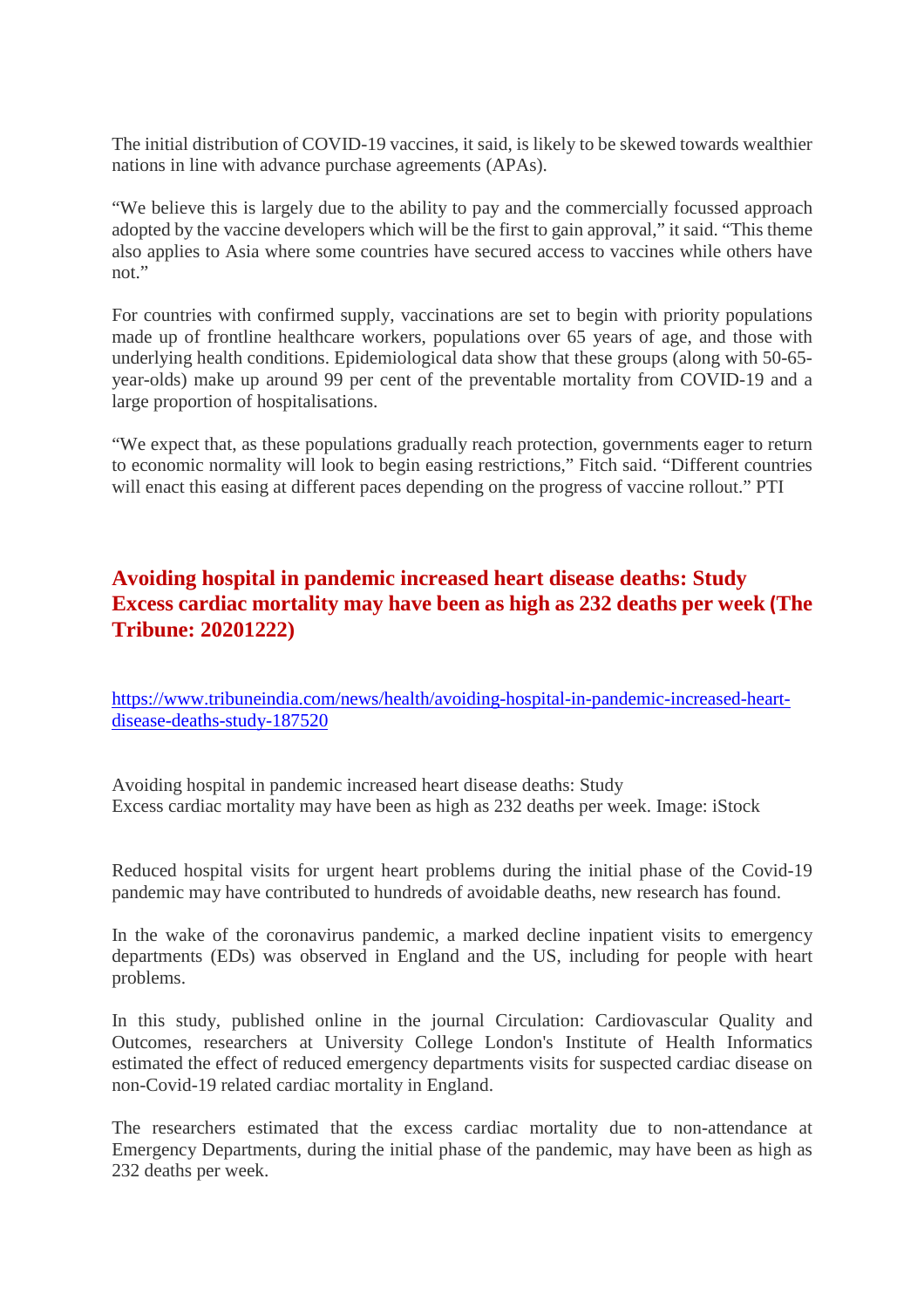To quantify the number of excess deaths due to cardiac disease, the team used mortality counts from the Office of National Statistics (ONS) for England.

To quantify the change in daily ED visits, researchers used data from the Public Health England (PHE) Emergency Department Syndromic Surveillance System (EDSSS): a network of sentinel EDs across England.

To explore how the reduction in ED visits may have affected cardiac mortality, researchers implemented causal inference methodology.

"During the initial phase of the pandemic, between March 12 and April 15, 2020, there was an estimated fewer ED visits of 2,750 per week for suspected cardiac disease; this is around a 35 per cent decrease compared to the pre-pandemic period this year," said lead study author Michail Katsoulis.

"Our analysis suggested that one cardiac death might have been prevented or delayed for every additional 12 ED visits for suspected cardiac conditions." March 12 was the day the UK's Chief Medical Officer raised the risk to the UK from moderate to high and the government advised that anyone with a new continuous cough or a fever should self-isolate for seven days.

"Our results suggest that the pandemic response may have led to the undertreatment of non-Covid-19 diseases, including heart conditions, with important impacts on the excess mortality observed during this period," said senior study author Tom Lumbers.

"These results provide evidence of the stark indirect effects of the Covid-19 pandemic on mortality in England." -

#### **COVID-19**

#### **Men have 30 per cent higher risk of dying from COVID-19 than women: Study**

**Patients who were obese, had hypertension or poorly managed diabetes had a higher risk of dying (The Tribune: 20201222)**

https://www.tribuneindia.com/news/health/men-have-30-per-cent-higher-risk-of-dying-fromcovid-19-than-women-study-187030

Men have 30 per cent higher risk of dying from COVID-19 than women: Study Men have a 30 per cent higher risk of dying from COVID-19. Tribune photo,

Men have a 30 per cent higher risk of dying from COVID-19 compared to women of the same age and health status, according to a new study which analysed the link between common patient characteristics and the risk of dying from the novel coronavirus infection.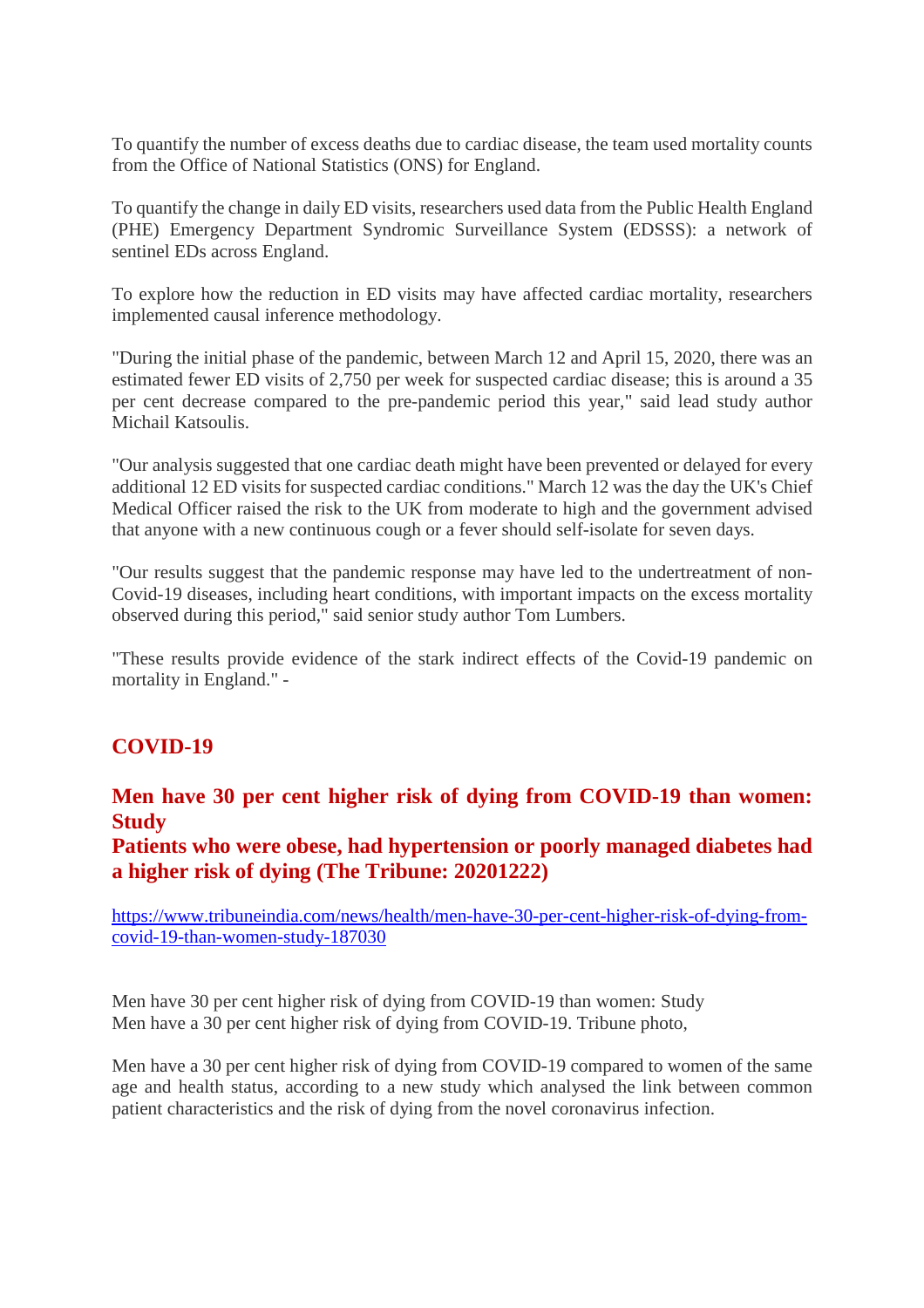Hospitalised COVID-19 patients have a greater risk of dying if they are men or if they are obese or have complications from diabetes or hypertension, the study, published in the journal Clinical Infectious Diseases, noted.

In the research, the scientists from the University of Maryland School of Medicine (UMSOM) in the US assessed nearly 67,000 hospitalized COVID-19 patients in 613 hospitals across the country.

They said the patients who were obese, had hypertension or poorly managed diabetes had a higher risk of dying compared to those who did not have these conditions.

The study noted that COVID-19 patients aged 20 to 39 with these conditions had the biggest difference in their risk of dying compared to their healthier peers.

"Knowledge is power in many ways, so I think understanding which hospitalized COVID-19 patients are at highest risk of mortality can help guide difficult treatment decisions," said study corresponding author Anthony D. Harris.

The researchers believe healthcare providers could consider these risks when determining which COVID-19 patients could benefit the most from antibody therapies that, if given in the first few days of the infection, can reduce hospitalisation risk.

According to the study, age remained the strongest predictor of mortality from COVID-19.

It noted that overall, nearly 19 per cent of hospitalised COVID-19 patients died from their infection with the lowest mortality among pediatric patients, which was less than two per cent.

Mortality rates increased with each decade of life with the highest mortality, 34 per cent, among those aged 80 and older.

"Older patients still have the highest risk of dying, but younger patients with obesity or hypertension have the highest risk of dying relative to other patients their age without these conditions," said study lead author Katherine E. Goodman. PTI

#### **Coronavirus strain**

#### **What we know so far about the new coronavirus strain (The Hindu: 20201222)**

https://epaper.hindustantimes.com/Home/ArticleView

Over the weekend, officials in London announced a new variant of the Sars-Cov-2 appeared to be taking hold in some parts of the country. They said it could be up to 70% more transmissible than the old variant.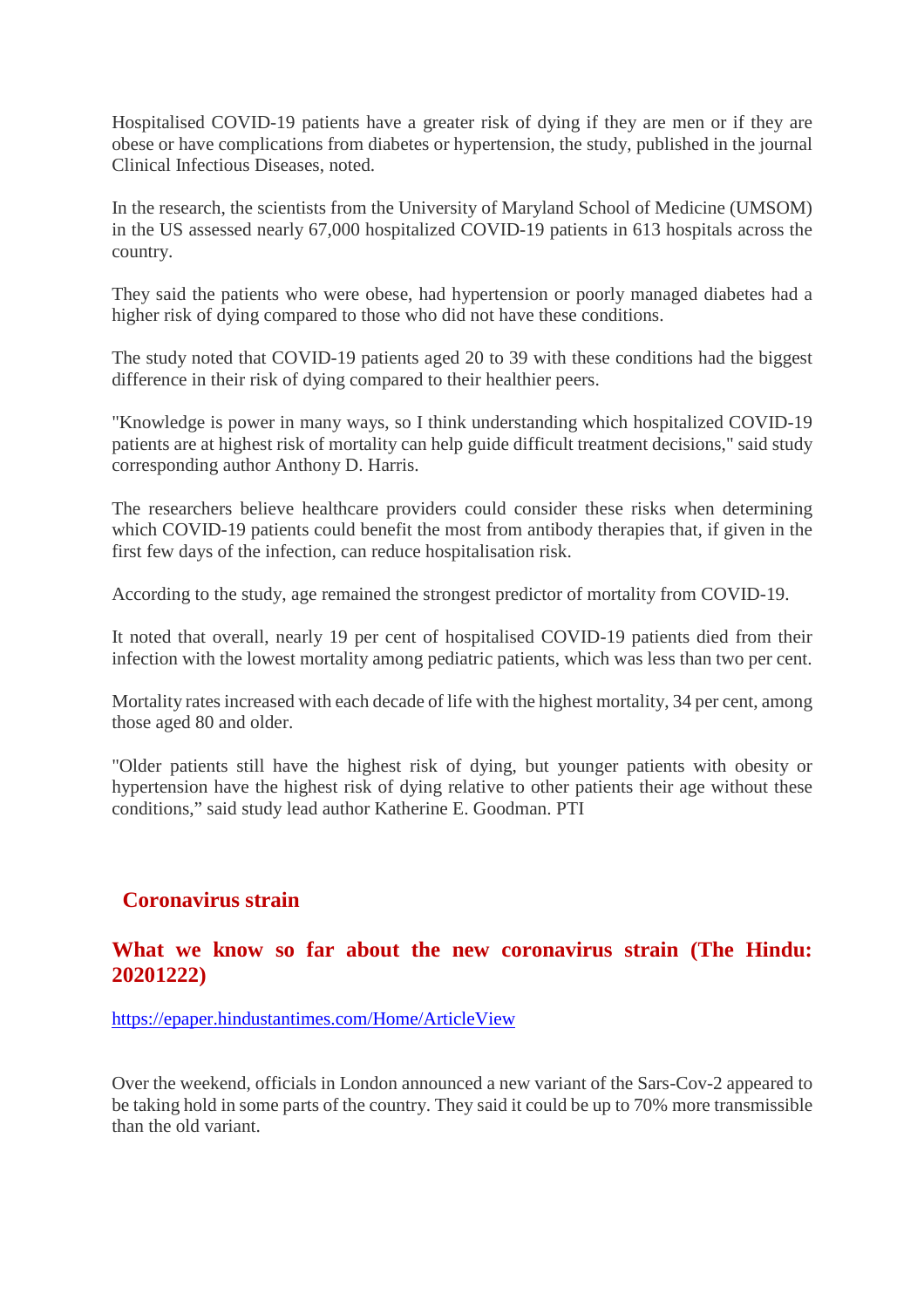There is, however, no evidence yet to suggest it is more lethal or causes more severe illness, or that vaccines will be any less effective against the new variant. The announcement forced countries around the world to soon announce restrictions on flights from the UK. Till Monday, the number of nations that unveiled such restrictions had grown to at least 33. Scientific knowledge about the new variant suggests there is reason for concern, but none for panic.

#### **Covid-19: What you need to know today (Hindusta Times: 20201222)**

#### https://epaper.hindustantimes.com/Home/ArticleView

The big news of Monday was the big news of Sunday, which was the big news of Saturday – the new strain of the coronavirus in the UK. Following the lead of many other countries, India too stopped flights from the UK till the end of the year, but it may be too late. According to a report in virological.org by researchers from several UK universities – the report was authored for the Covid-19 Genomics Consortium, UK, a public-private partnership that seeks to "collect, sequence and analyse the whole genomes of virus samples in the UK" – the first samples of the strain (now called B.1.1.7) was collected on September 20. That's three months back, which probably means that most countries barring the entry of travellers from the UK, or stopping flights to and from that country are probably too late. There is a very high probability that the strain has already entered their countries.

Between the time I wrote Dispatch 229 on Sunday and the time I am writing this, scientists have figured out even more about this strain, and the bad news would appear to be that, at least in a laboratory setting, it is more infective than the older strain. It also emerges that the strain is now the dominant one, at least in the UK, but that should not come as a surprise to anyone – that's how mutations often work. According to the report in virological.org, three of the new strain's multiple mutations (17, according to most reports), are interesting. One, which I wrote about in yesterday's dispatch, Mutation N501Y, effects a change in the spike protein of the virus, possibly making it bind better with human cells; another, also in the spike protein, could, researchers suspect, help the virus evade the host's immune system; and the third, whose effects are not known, is close to the cleavage site of the spike protein. This is the site which reacts with the human enzyme furin, resulting in the spike protein breaking into two parts, with one part (S1), attaching itself to the ACE receptor found in human cells, facilitating the entry of the viral matter. It's easy to see how all this could make the new strain more infective, but as I pointed out yesterday, we will not know for sure till more studies of infectivity happen, and more genomes of the virus are analysed – and both need to happen across the globe.

India may be seeing a lull in new cases, but this is no guarantee that the new strain isn't here already. The country has had a so-called travel bubble with the UK since May, with 70 flights a week between the countries. This can be established through a large-scale genomic analysis. India has been analysing viral genomes from around the country, and while this does not seem to have been on the same scale as the UK's, if there were a new strain of the virus rapidly emerging as the predominant one, it is likely to have been picked up.

The UK scare is likely to push India (and many other countries) to sequence more genomes of the virus. According to an article in Science (sciencemag.org), the UK's efforts at identifying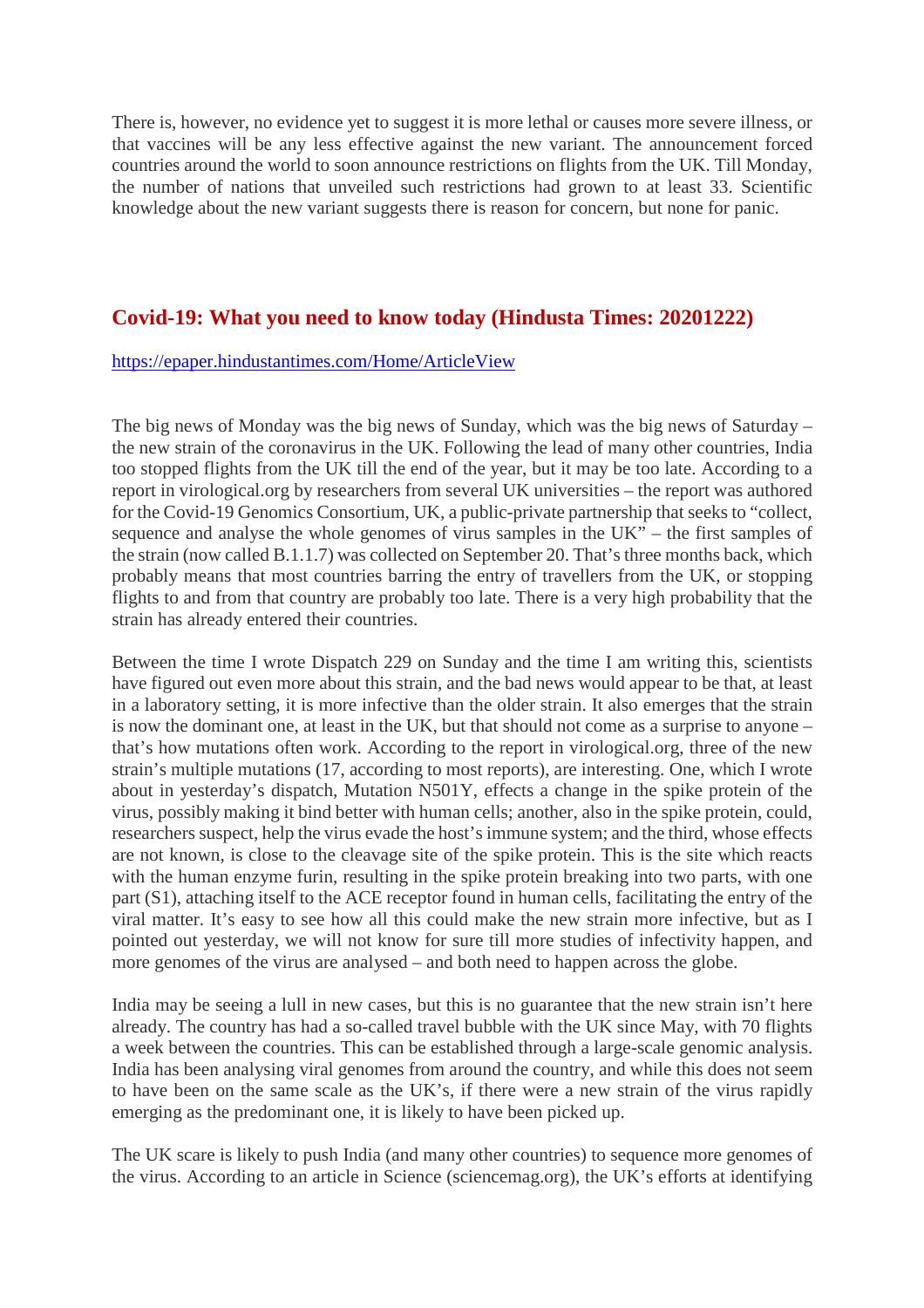the new strain were helped by the fact that one of the commonly used RT-PCR tests in that country, TaqPath, showed pieces of only two genes in the result if the virus was the new strain (as compared to pieces of three genes for the older strain; one of the genes is hidden by one of the mutations). This kit is approved for use in India too (according to the website of the Indian Council of Medical Research), but this columnist doesn't know how many labs, if any at all, use it. That would be a good starting point for India's investigations into the new strain.

#### **Virus variant**

#### **Virus variant: On temporary travel ban from U.K. (Hindusta Times: 20201222)**

https://www.thehindu.com/opinion/editorial/virus-variant-on-temporary-travel-ban-fromuk/article33387993.ece

Increased transmissibility is one more reason to follow non-pharmaceutical interventions With nearly a dozen countries in Europe and elsewhere temporarily banning travel from the U.K. after a new variant of the novel coronavirus was found to be causing an increased number of new cases there, India too has followed suit — flights, with some exceptions, have been temporarily suspended from Tuesday night till December 31. On Saturday, the U.K. imposed strict restrictions in greater London and much of southeast England. The variant — VUI-202012/01 (the first 'variant under investigation' in December 2020) — has 23 mutations in all. Though a few of these are seen in the region of the virus that binds to the human receptor, a single mutation  $-$  N501Y  $-$  has been found to increase the binding affinity, making the variant more transmissible. On December 20, the COVID-19 Genomics UK Consortium, which identified the variant on September 20, said the variant has been "growing in frequency" since November 2020 and is "responsible for an increasing proportion of SARS-CoV-2 cases in the UK". Based on modelling, it has been found to be 70% more transmissible but this is yet to be confirmed in lab experiments. The European Centre for Disease Prevention and Control says that in a preliminary study, the variant has the potential to increase by over 0.4 the number of people a person can infect. There is no evidence as yet that it can cause any change in disease severity or increase the risk of reinfection.

Though the N501Y and other mutations are found in the spike protein region of the virus, it is unlikely that the mutations would make the two COVID vaccines that have secured emergency use approval and the ones in final stages of testing less effective. This is because vaccines produce antibodies against many regions of the spike protein, and there is also the T-cell immunity that would come into play to clear the virus. However, as the virus accumulates more mutations, there is a possibility that vaccines might require minor tweaking. The emergence of the new variant underlines the compulsion to undertake surveillance following vaccination to track vaccine effectiveness and to look for the appearance of vaccine-escape mutants. SARS-CoV-2 being an RNA virus tends to have a higher mutation rate, but the presence of 23 mutations strongly suggests that the variant has not emerged through gradual accumulation of mutations. According to COG-UK, it is probably due to prolonged infection in a single patient, potentially with reduced immunocompetence. While a few cases caused by the new variant have been reported, the extent of international spread is unknown. Since far fewer SARS-CoV-2 genomes are sequenced at regular intervals in India, it is unclear if the variant is already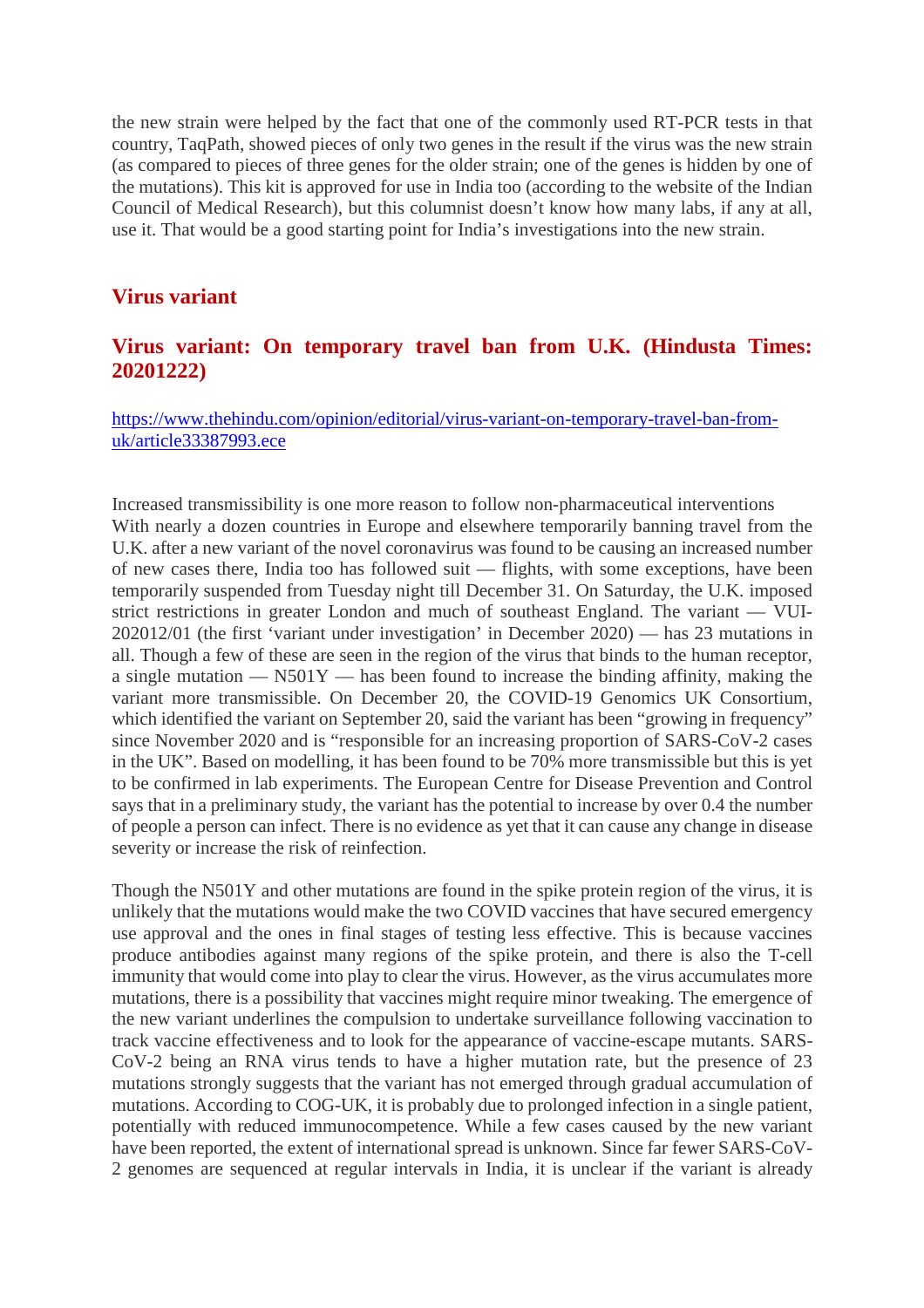present here. The emergence of the new variant with increased transmissibility is one more reason why non-pharmaceutical interventions should be strictly adhered to.

#### **Drugs (The Asian Age: 20201222)**

http://onlineepaper.asianage.com/articledetailpage.aspx?id=15297342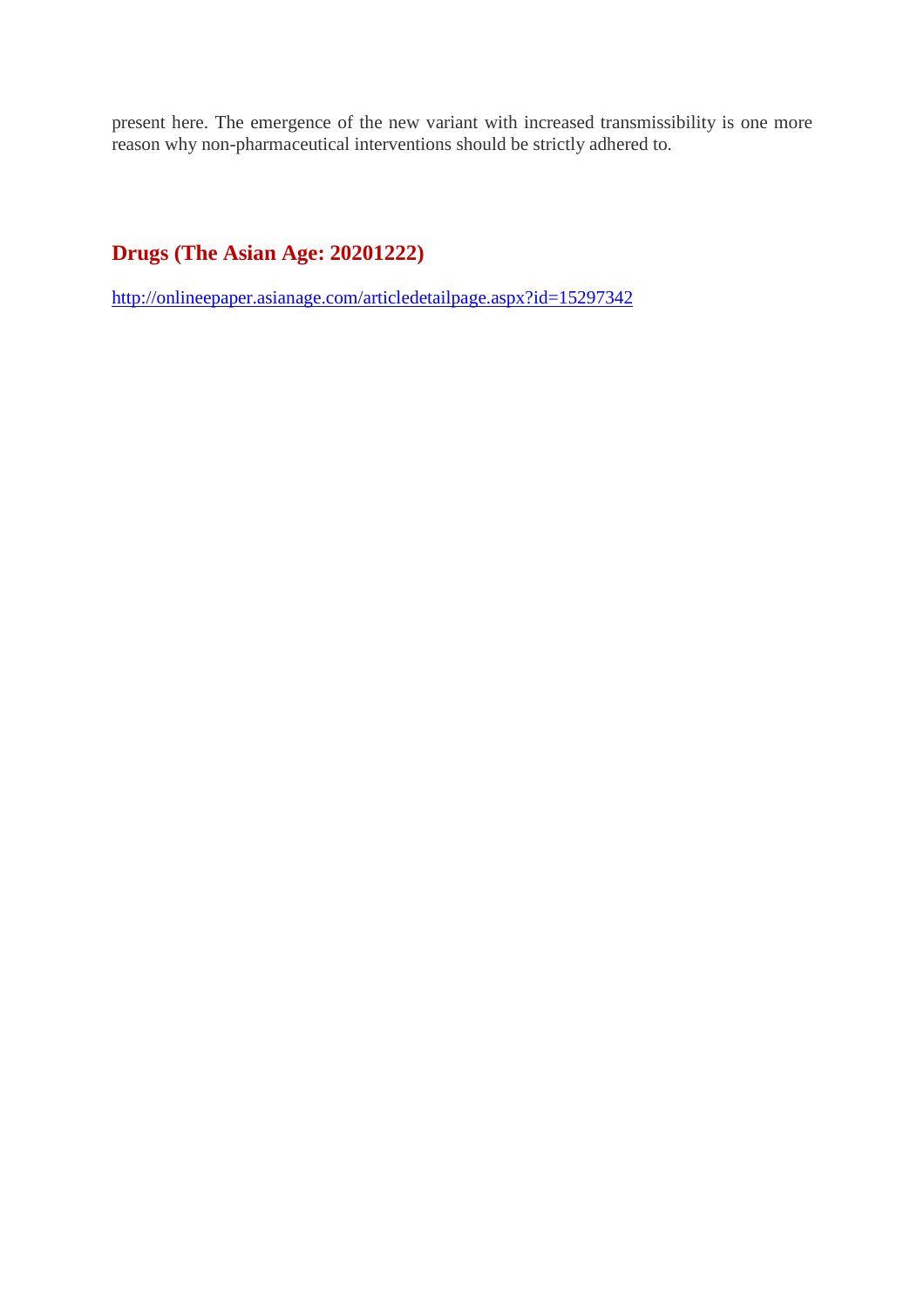## Global pharma may look at India for APIs

#### **SANGEETHA G.** CHENNAI, DEC. 21

Global pharma companies are actively looking at derisking their supply chain from China by adding new suppliers of active phar-<br>maceutical ingredients (APIs) and India, which is increasing its production. is in a sweet spot.

Global companies, especially those based in the US and Europe, are actively looking at de-risking their supply chain from<br>China. "They have three options: They can either produce APIs in-house or outsource manufacturing to other US or Europebased companies. The third option is to choose a supplier from a developing country ex-China. However, the first two options are not viable for their entire portfolio, leaving the third option,"<br>finds Emkay Global Global **Financial Services.** 

Indian companies have an edge, given their long<br>history of supplying formulations and APIs globally, better quality and regulatory compliance and better supply reliability.

However, the financial



impact of the decision of global companies will take time as adding an API supplier will take 6-18 months, depending on regulatory pathway.

Production-linked incentive schemes and bulk drug parks will increase production of APIs, especially the 53 APIs included in the PLI scheme. They will also lower the cost differential between India and China to close to zero.

According to Ravi Uday Bhaskar, director general of the Pharmaceuticals Export Promotion Council of India (Pharmexcil), the schemes will help increase India's production of chemicals and intermediates. "We are trying to consolidate our position in generic formulations as well as APIs.

Currently, China is the largest supplier of APIs.<br>We need to work on<br>improving our cost efficiency as well," he said.

The PLI scheme and bulk drug parks will address most of the key elements needed to improve cost efficiency.

Higher volumes, lower cost of utilities such as<br>electricity, steam, warehousing, lower effluent treatment costs, cost of labour and technology are the key drivers of efficiency.

Bulk drug park scheme will address utilities costs and effluent treatment<br>costs, while PLI scheme's 20 per cent incentive on fermentation based APIs and 10 per cent for chemical-based API will further bridge the cost gap.

#### **Pregnancy**

How exposure to metals during pregnancy may affect baby's health (New **Kerala: 20201222)**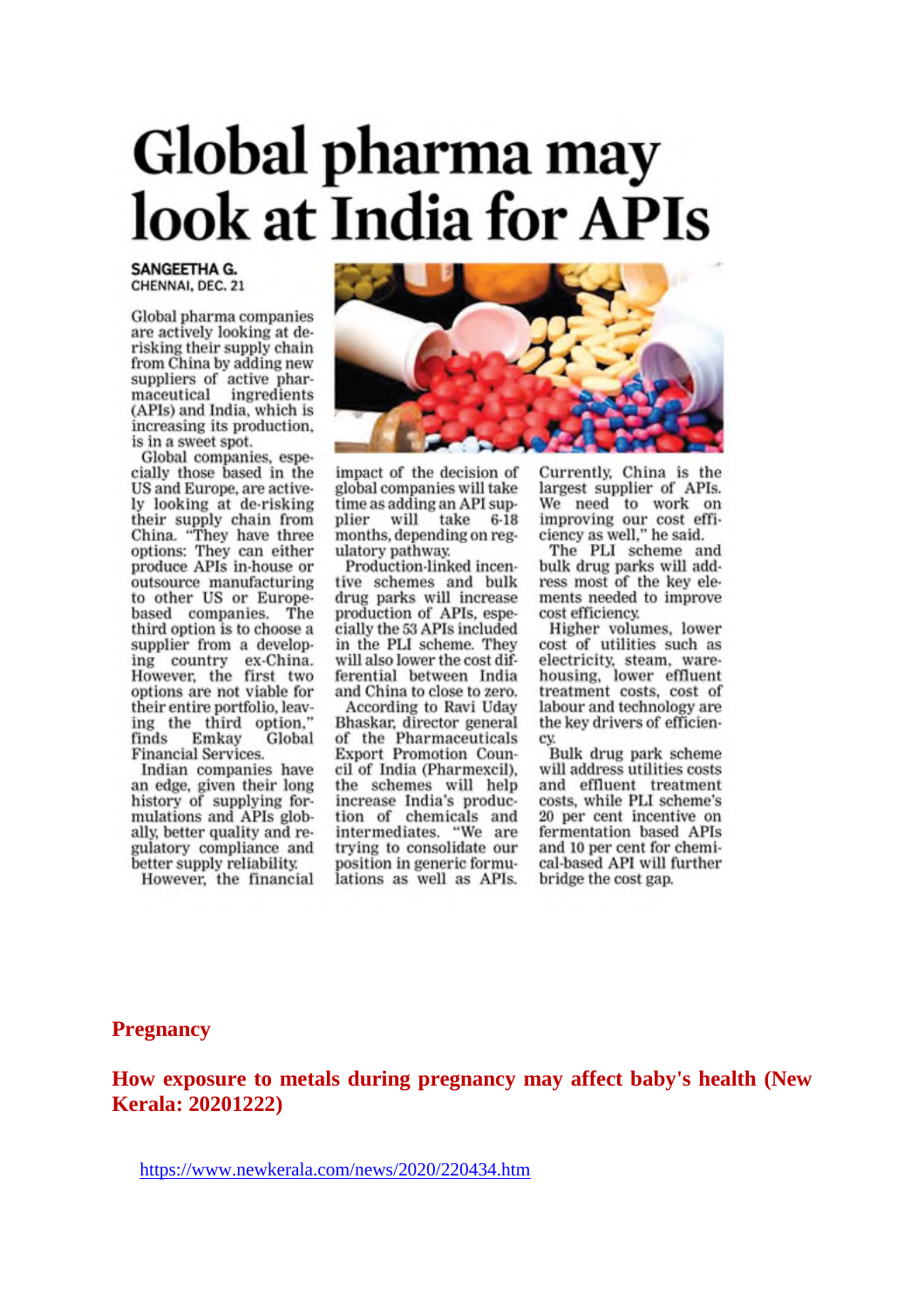Exposure to metals such as nickel, arsenic, cobalt and lead may disrupt a woman's hormones during pregnancy which may lead to children's later health and disease risks, says a new study.

Exposure to metals has been associated with problems at birth such as pre-term birth and low birth weight in babies, and pre-eclampsia in women.

However, little is known about how metals exposure can lead to such problems.

This new research, published in the journal Environment International, shows that some metals may disrupt the endocrine system, which is responsible for regulating our body's hormones.

These disruptions may contribute to children's later health and disease risks.

"A delicate hormonal balance orchestrates pregnancy from conception to delivery and perturbations of this balance may negatively impact both mother and foetus," said lead author Zorimar Rivera-Nunez, Assistant Professor at the Rutgers University in the US.

The researchers analysed blood and urine samples from 815 women enrolled in the Puerto Rico Test site for Exploring Contamination Threats (PROTECT) study.

Initiated in 2010, PROTECT is an ongoing prospective birth cohort studying environmental exposures in pregnant women and their children around the northern karst zone, which include urban and mountainous rural areas of Puerto Rico.

They found that metals can act as endocrine disruptors by altering prenatal hormone concentrations during pregnancy. This disruption may depend on when in the pregnancy the mother was exposed.

Among pregnant women, metal exposure is higher in those living in Puerto Rico than in those in the continental United States.

"This is important because, compared to the US overall, women in Puerto Rico have significantly higher rates of preterm birth (nearly 12 per cent) and other adverse birth outcomes," Rivera-Nunez said.

#### **SARS-CoV-2,**

#### **New lethal Covid variant puts world on high alert (New Kerala: 20201222)**

https://www.newkerala.com/news/2020/220382.htm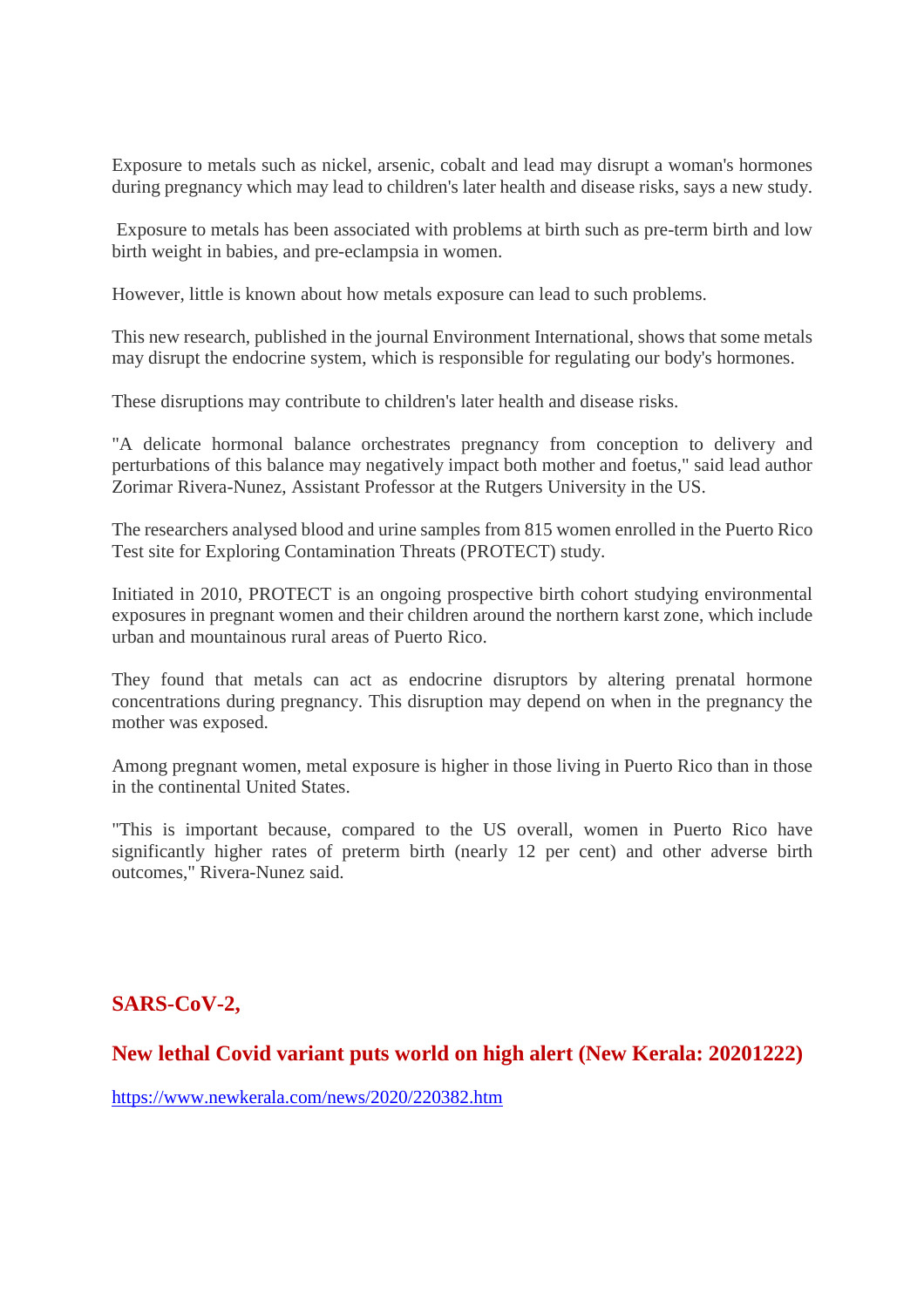While several countries are still struggling to tame the novel coronavirus (SARS-CoV-2), the emergence of the new and deadly mutated variant of the "pandemic coronavirus" has put the world once again on high alert as 2021 knocks at the door.

The scientists have scrambled to figure out whether the UK variant titled 'B.1.1.7' is really more adept at human-to-human transmission. They're also wondering how it evolved so fast.

According to the prestigious journal Science, the 'B.1.1.7' variant has acquired 17 mutations all at once -- a feat never seen before.

"There's now a frantic push to try and characterise some of these mutations in the lab," Andrew Rambaut, a molecular evolutionary biologist at the University of Edinburgh, was quoted as saying by the magazine on Sunday.

According to the researchers, it seems that this variant (also dubbed as VUI-202012/01) is now starting to dominate over existing versions of the coronavirus.

The worry is Scientists say that 'B.1.1.7' may already be much more widespread. Other than the UK, it has been detected in the Netherlands, Denmark, Italy and Australia.

"The United Kingdom may just have picked it up first because that country has the most sophisticated SARS-CoV-2 genomic monitoring in the world. Many countries have little or no sequencing," said the report.

According to Rambaut, among the 17 are eight mutations in the gene that encodes the spike protein on the viral surface, two of which are particularly worrisome.

"One, called N501Y, has previously been shown to increase how tightly the protein binds to the ACE2 receptor, its entry point into human cells," he noted.

The other, named 69-70del, leads to the loss of two amino acids in the spike protein and has been found in viruses that eluded the immune response in some immuno-compromised patients.

"There's now a frantic push to try and characterise some of these mutations in the lab."

The evolutionary process that led to B.1.1.7 may also occur elsewhere, fear the scientists.

"Whatever enabled the B.1.1.7 lineage to emerge is likely going on in other parts of the world. Will we be able to actually detect it and then follow up on it? That, to me is one of the critical things," said Kristian Andersen, an infectious disease researcher at Scripps Research.

Scientists are becoming more convinced that the new variant of coronavirus is more transmissible.

"Notes from a meeting of the UK's New and Emerging Respiratory Virus Threats Advisory Group (NERVTAG) on December 18 state that the group "has moderate confidence that VUI-202012/01 demonstrates a substantial increase in transmissibility compared to other variants."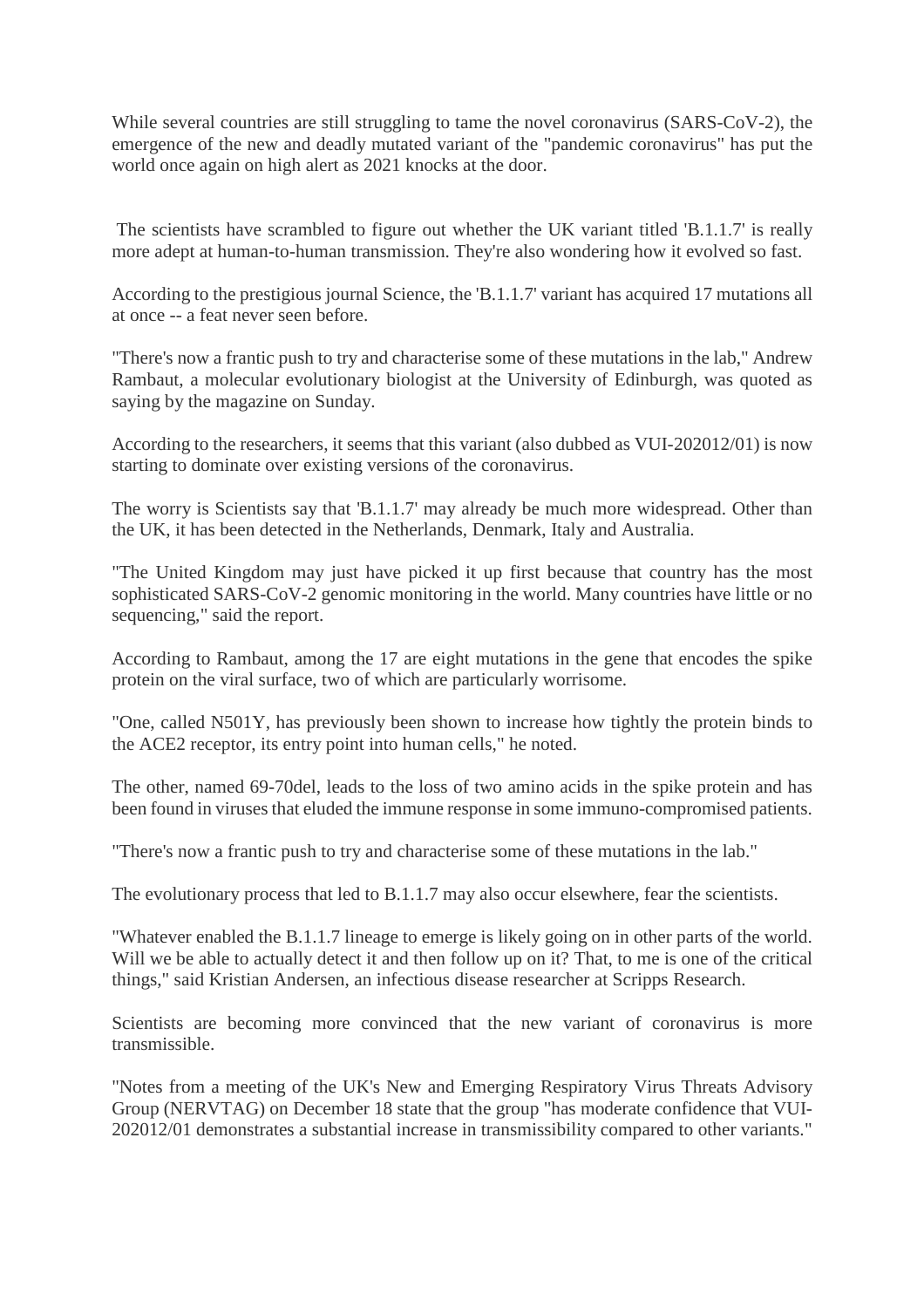That might seem obvious given how quickly the strain appears to be spreading, but it can be hard to exclude other explanations such as a super-spreader event giving the variant a boost particularly since scientists don't know what might be making the viral strain more infectious.

"Whilst previous variants have successfully emerged in periods of low prevalence without clear evidence of having a selective advantage, the emergence and subsequent dominance of VUI-202012/01 in a period of relatively high prevalence suggests VUI-202012/01 does have a selective advantage over other variants," wrote the scientists who were part of UK's New and Emerging Respiratory Virus Threats Advisory Group (NERVTAG).

The new strain "has demonstrated exponential growth during a period when national lockdown measures were in place," the NERVTAG said in a note.

The scientists estimate that the growth rate of the virus is 71 per cent higher than other variants of the virus.

"Four probable reinfections have been identified among 915 subjects with this variant."

The NERVTAG scientists, however, wrote that there is currently insufficient data to say what the mechanism of increased transmissibility is or whether the variant is more deadly.

So far, four deaths in around 1,000 cases have been identified and more data was being collected.

The World Health Organisation (WHO) has said it is working closely with the UK medical authorities to understand how the new mutant coronavirus variant is likely to affect the course of the pandemic.

#### **Vaccine codeveloper**

#### **Sputnik V can be highly effective against new COVID-19 strain: Vaccine codeveloper (New Kerala: 20201222)**

#### https://www.newkerala.com/news/2020/220235.htm

: Sputnik V, the world's first COVID-19 vaccine, will be highly effective against the new strain of coronavirus found in Europe, said Kirill Dmitriev, Chief Executive Officer (CEO) of Russian Direct Investment Fund, the company which codeveloped the vaccine.

"According to our information, Sputnik V will be as highly effective against the new strain of the coronavirus found in Europe as against the existing strains. Sputnik V has been showing its efficacy over a period of time despite the previous mutations of S-protein," he said, according to Sputnik V's Twitter handle.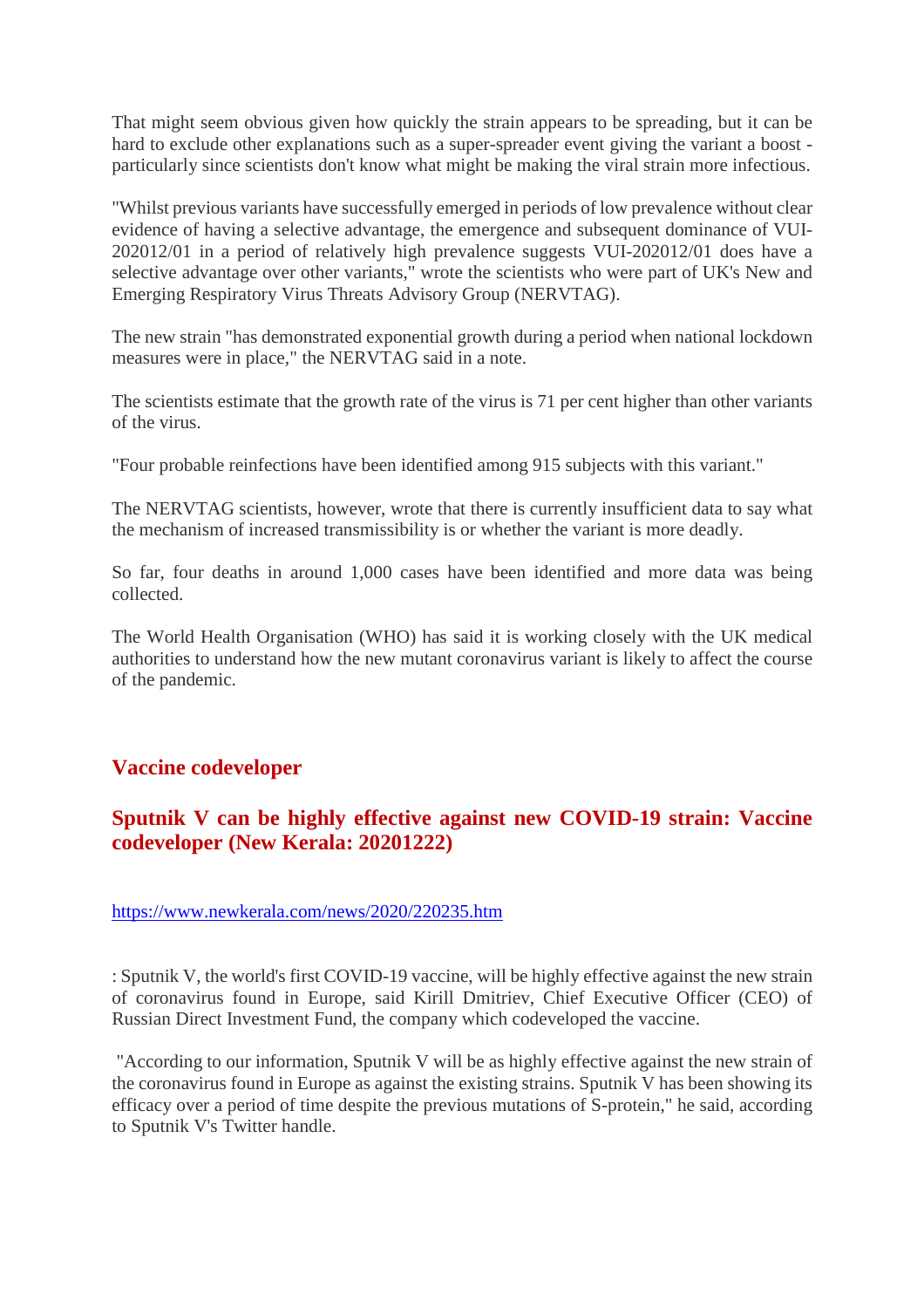Dmitriev added that it would jointly work with AstraZeneca, another vaccine manufacturing company, to combat the new mutation strain of the COVID-19.

"Joint work with such a pharmaceutical giant as AstraZeneca is becoming particularly important today, in light of combating the new mutating strains of the coronavirus," he said

The RDIF CEO also said that the Sputnik V has been registered for use in Belarus.

Last week, Russian President Vladimir Putin said that Sputnik V is over 95 per cent effective.

Taking to Twitter, Russia's Ministry of Foreign Affairs (MFA) cited Putin saying that some health specialists have claimed that the vaccine's protection level reaches up to 96-97 per cent.

Russia became the first country to register the world's first COVID-19 vaccine on August 11, named after Russia's first satellite.

#### **Cardiovascular disease**

#### **How treatment of cardiovascular disease has evolved (New Kerala: 20201222)**

https://www.newkerala.com/news/2020/220130.htm

According to an estimate, at present 4.77 million people die in India due to cardiovascular disease, and this number is increasing rapidly. New treatment techniques have come up to make the treatment much easier for those patients who are unable to undergo open chest surgery due to old age or other issues.

World class techniques are now available in India for the treatment of severe heart disease like aortic stenosis or dangerous calcified blockages in the coronary artery, says Dr Ravindra Singh Rao, Specialist, Structural Heart Disease, Jaipur.

Heart valve will change without surgery

About three lakh patients in India do not undergo open chest surgery due to old age or other health related problems. In such a situation, TAVR technology can prove to be a boon for them, believes the doctor. Till now the patient underwent major open chest surgery at the contraction of the aorta valve. It took time of several days for the patient to recover after surgery. But now the Transcatheter Aorta Valve Replacement procedure can replace the patient's valve without a single cut on the body or any major surgery of the patient. For this, an artificial valve can be reached up via catheter (simply using a flexible tube inserted through a narrow opening into a body cavity) from thigh vein to the aorta and the artificial valve can be implanted. In just one to one and a half hours this procedure is completed and on the next day of the procedure, the patient starts moving.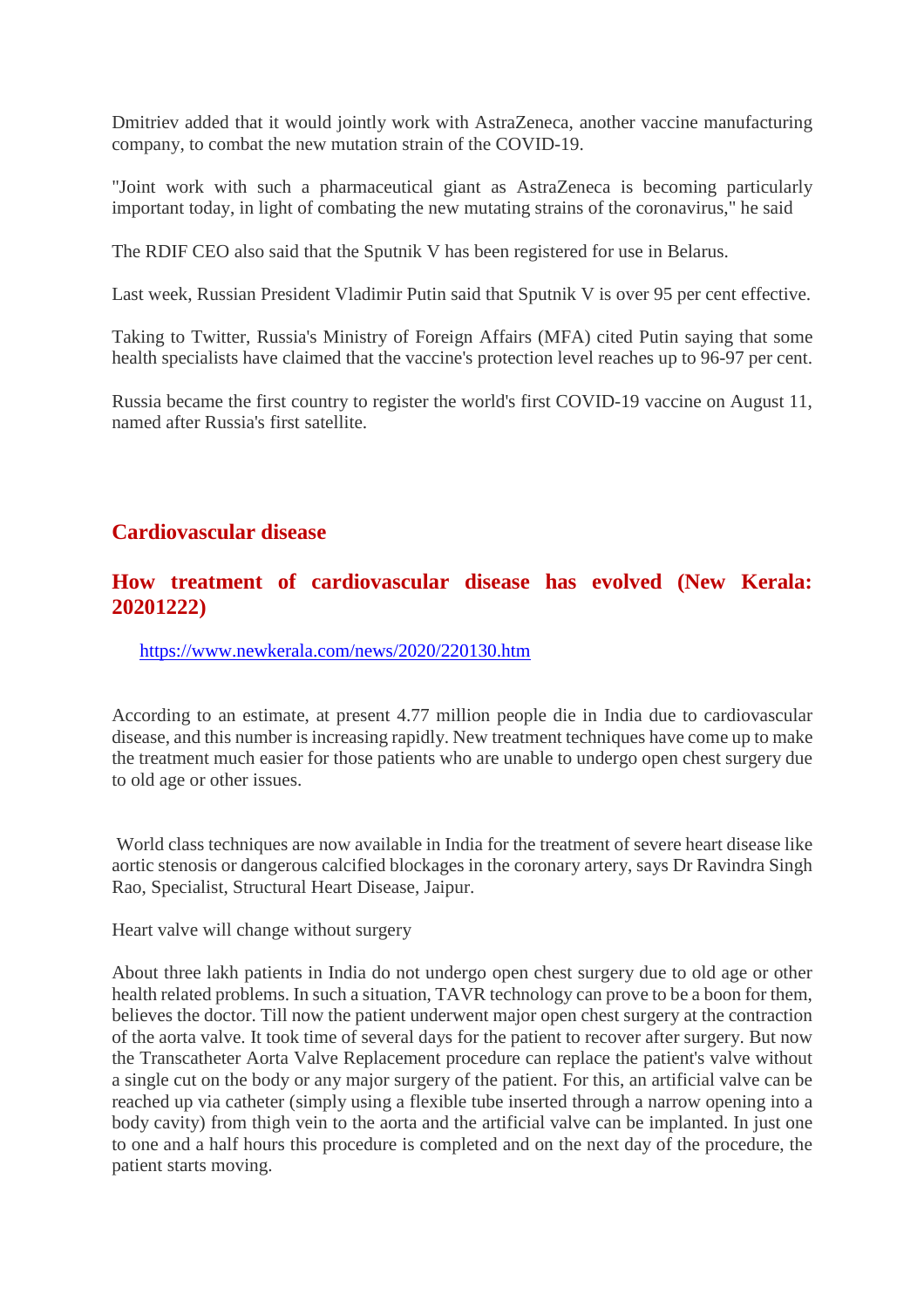This technique does not have all the risks as in an open heart surgery and the patient can get discharged from hospital in just 4-5 days prior to the procedure. He may soon return to his normal routine. Whereas after open chest surgery, it takes about six months to one year for the patient to recover completely, says Dr Ravindra Singh Rao.

When calcified blockage occurs now, Shock Wave Lithotripsy Angioplasty is an alternative of bypass surgery

Heart blockages occurring in about 90 percent of men and 67 percent of women over the age of 70 are of calcium. Until now, bypass surgery was the only means to correct these blockages, but Shock Wave Lithotripsy Angioplasty Technique has come now as an option to treat patients. It is now possible to insert stents through intervention by doing Angioplasty. This will be helpful for those patients who do not have the capacity to bear bypass surgery. Until now, it was very difficult to perform stenting from interventions in arteries with calcified blockages as there is a 30 to 50 percent risk of re-closure or rupture of arteries after stenting.

Shock wave lithotripsy is a sonographic technique. In this technique, calcium is broken through a sonographic wave and a stent is inserted. This causes no damage to the artery and fine particles of calcium become part of the artery. Angioplasty with this technique takes 45 minutes to an hour and the chances of recurrence of blockage remains about five to seven percent only.

#### **Covid management**

#### **Need common vision to guide Covid management in Europe: Experts (New Kerala: 20201222)**

https://www.newkerala.com/news/2020/220012.htm

Britain, a group of more than 300 leading scientists across the globe are calling for European governments to work together in managing the pandemic and make a clear commitment to Covid-19 case number targets.

The letter, co-authored by Dr Deepti Gurdasani from Queen Mary University of London and coordinated by Viola Priesemann from the Max Planck Institute for Dynamics and Self-Organization in Gottingen, Germany, was published in the journal The Lancet.

It highlights how uncontrolled spread in one region can put the successful management of the pandemic in other regions at risk, suggesting a common vision is needed to achieve this goal.

"Across Europe, the Covid-19 pandemic is causing excess deaths, placing a burden on societies and health systems, and harming the economy," the experts wrote.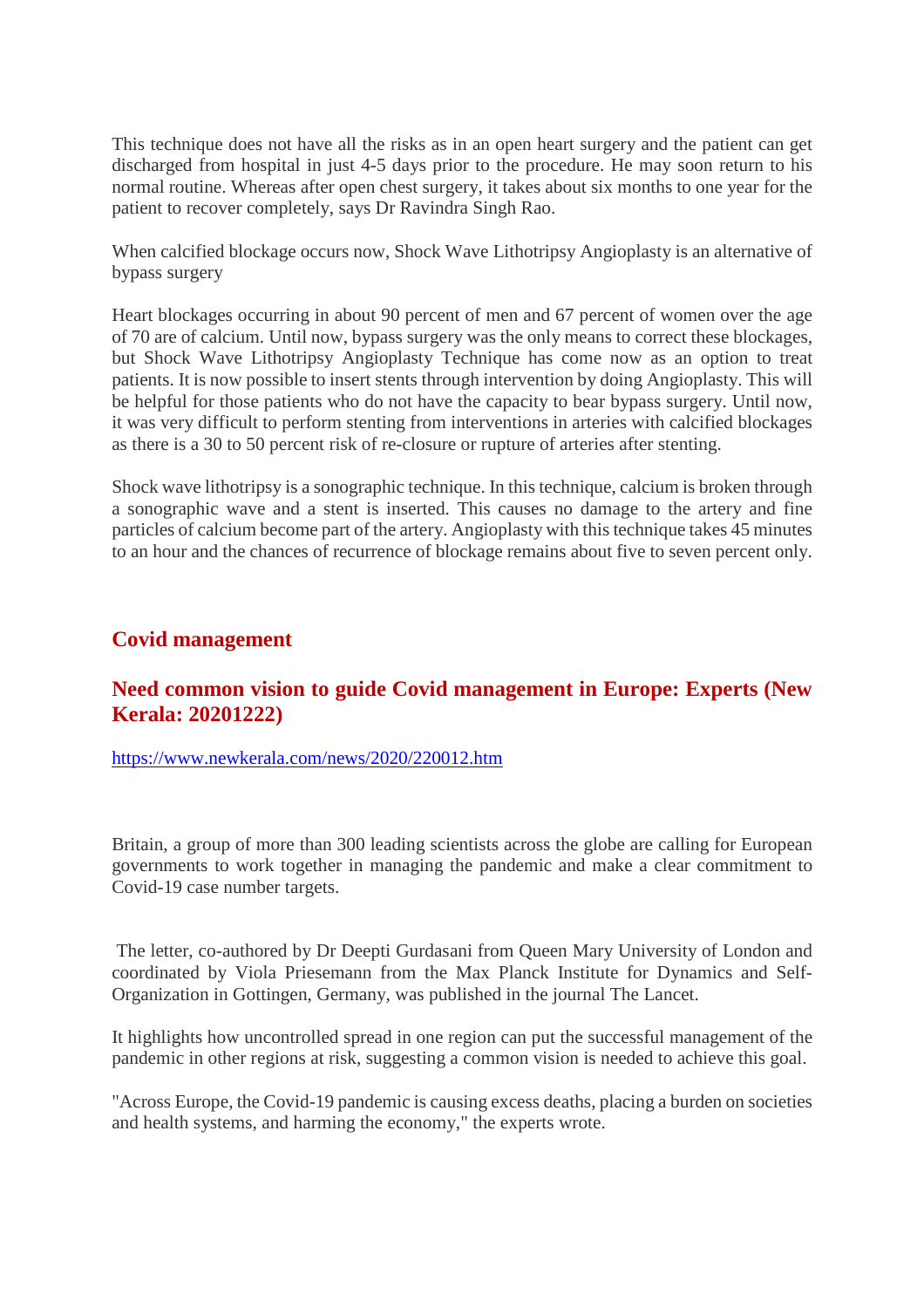"Yet European governments have yet to develop a common vision to guide the management of the pandemic."

The letter outlines the need for a pan-European commitment to reducing and maintaining case numbers for Covid-19 at very low levels to protect people's health, society and economies.

"With open borders across Europe, a single country alone cannot keep the number of Covid-19 cases low; thus joint action and common goals among countries are essential," the authors wrote.

"We, therefore, call for a strong, coordinated European response and clearly defined goals for the medium and long term."

To better manage the Covid-19 pandemic, the scientists proposed aiming for a target of no more than 10 new Covid-19 cases per million people per day, with synchronisation across all European countries so that SARS-CoV-2 infections are not imported across borders.

With continued and improved mitigation measures -- such as mask wearing, hygiene, moderate contact reduction, testing and contact tracing -- a strategy for delivering at least 300 tests per million people per day, and rapid response to local outbreaks could help better manage the pandemic, said the experts.

They also proposed developing a longer-term Europe-wide common vision.

"We urge governments throughout Europe to agree on clearly formulated common goals, to coordinate their efforts, to develop regionally adapted strategies to reach the goals, and thereby work resolutely towards low case numbers," the scientists wrote.

#### **New Virus (Hindustan: 20201222)**

https://epaper.livehindustan.com/imageview\_527842\_85961984\_4\_1\_22-12- 2020\_0\_i\_1\_sf.html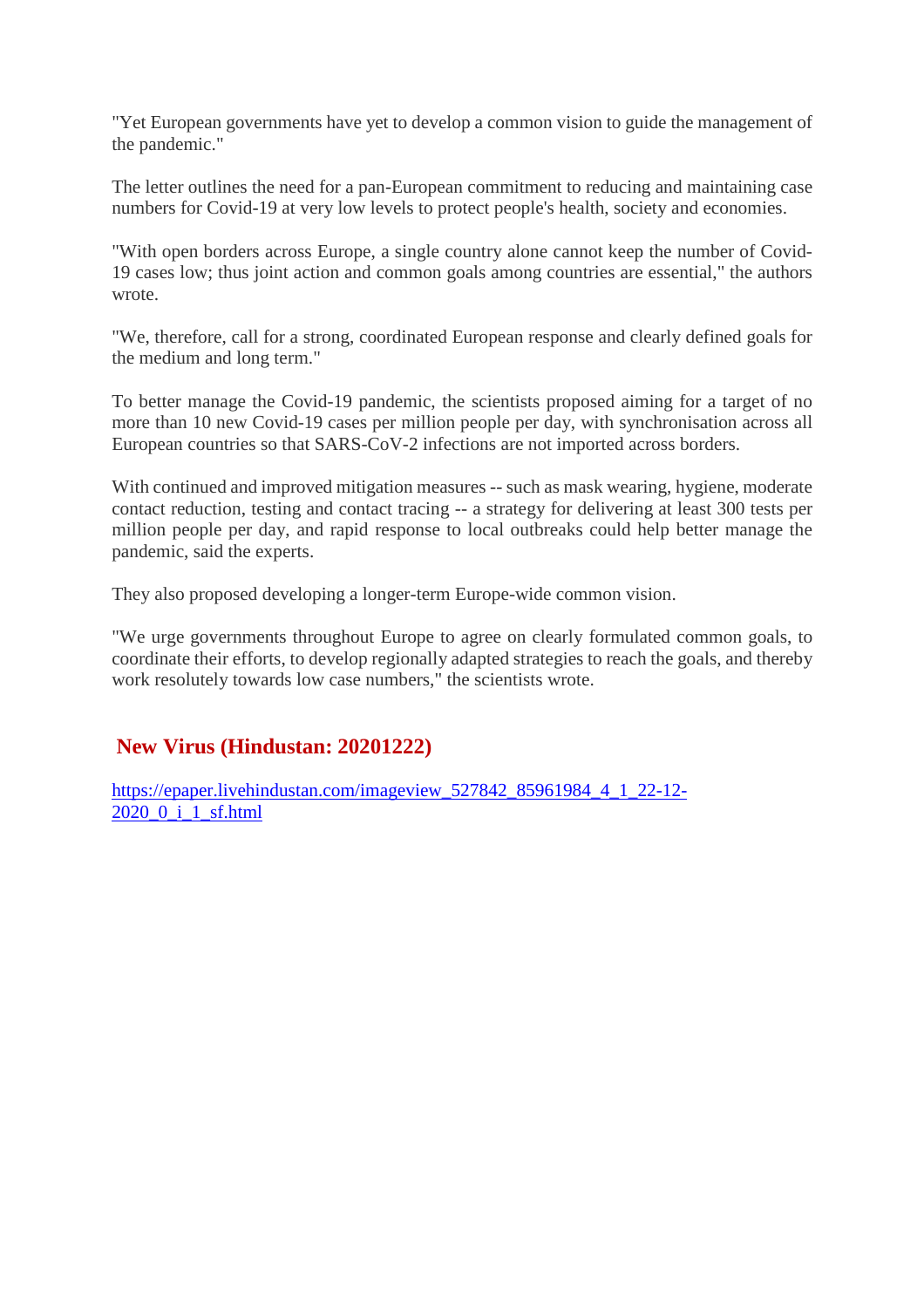# ब्रिटेन से भारत आने-जाने वाली उड़ानें बंद, हर्षवर्धन बोले- घबराएं नहीं ब्रिटेन में नए वायरस के बाद द्वनिया ने बंद किए दरवाजे

#### नई दिल्ली | विशेष संवाददाता

ब्रिटेन में नए प्रकार का कोरोना वायरस मिलने के बाद दनियाभर में हडकंप है। 45 से ज्यादा देशों ने ब्रिटेन से आने वाली सभी उडानें रद्द कर दी हैं। सऊदी अरब ने सीमाएं बंद कर दी हैं। भारत सरकार ने भी 23 से 31 दिसंबर तक ब्रिटेन आने जाने वाली उडानों पर पाबंदी लगा दी है। हालांकि, आपात बैठक के बाद स्वास्थ्य मंत्री डॉ. हर्षवर्धन ने कहा कि सरकार ने एहतियातन उडानें रद्द की हैं। घबराने या चिंता करने को कोई बात नहीं है।

चिंता काल्पनिक : ब्रिटेन में संक्रमण को लेकर पछे गए सवाल पर स्वास्थ्य मंत्री ने कहा, 'मैं कहना चाहूंगा कि ये काल्पनिक स्थितियां हैं, ये काल्पनिक बातें हैं, ये काल्पनिक चिंताएं हैं। अपने आप को इनसे दूररखें। सरकारहर चीज के बारे में पूरी तरह जागरूक है। इतना घबराने की कोई जरूरत नहीं है। हमने बीते एक साल में बहुत कुछ सीखा है।'

हालात देखते हुए फैसला : उड्डयन मंत्रालय ने बताया कि ब्रिटेन में मौजूदा हालात को देखते हुए 22 दिसंबर की रात 11:59 बजे से 31 दिसंबर रात तक



कई देशों के लिए विमान सेवाएं रद्द किए जाने बाद लंदन के हीथ्रो हवाईअड्डे पर सोमवार को काफी अफरातफरी रही। • रायटर्स

उडानें स्थगित रहेंगी। 22 दिसंबर तक आने वाले यात्रियों को आरटी-पीसीआर टेस्ट करवाना जरूरी होगा। ब्रिटेन में हवाईअड्डे पर ही ये जांच होगी। उधर, विस्तार एयरलाइंस के प्रवक्ता ने कहा कि हम प्रभावित लोगों को बिना किसी शल्क के फिर बुकिंग की सुविधा देंगे।

कोरोना जांच की जाएगी। रिपोर्ट पॉजिटिव आने पर क्वारंटाइन सेंटर भेजा जाएगा। निगेटिव रिपोर्ट आने पर होम क्वारंटाइन में रहना होगा।

असरः सेंसेक्स लुढका, ६.५९ लाख करोड़ डुबे

.<br>वायरस के फिर उभार की चिंता से सोमवार को शेयर बाजार में

हाहाकार जैसी स्थिति रही। सेंसेक्स 1,406 अंक लढकने से

निवेशकों के 6.59 लाख करोड़ डूब गए। **> ब्योरा** पेज 13

▶ दुनिया में दहशत पेज 08

सरकार हर चीज के बारे

में पुरी तरह जागरूक है।

वायरस के नए प्रकार को

लेकर इतना घबराने की

-डॉ. हर्षवर्धन. स्वास्थ्य मंत्री

कोई जरूरत नहीं है।

दिल्ली सरकार भी सतर्कः दिल्ली के स्वास्थ्य मंत्री सत्येंद्र जैन ने बताया कि विदेश से आने वाले सभी यात्रियों की

#### Vaccine (Hindustan: 20201222)

https://epaper.livehindustan.com/imageview\_527842\_85961674\_4\_1\_22-12-2020 0 i 1 sf.html



बेल्जियम, डेनमार्क, ऑस्टिया

बुल्गारिया, कनाडा, तुर्की

इंजरायल समेत करीब 45

देशों ने उडानें रद्द कर दी।

.<br>एयर इंडिया ने ओमान की

उडानें भी निलंबित कर दीं।

सुकून

सीएसआईआर के डीजी

कोरोना का टीका वायरस

के बदले रूप के खिलाफ

घबराने की जरूरत नहीं।

भी उतना ही कारगर होगा।

शेखर मांडे ने कहा कि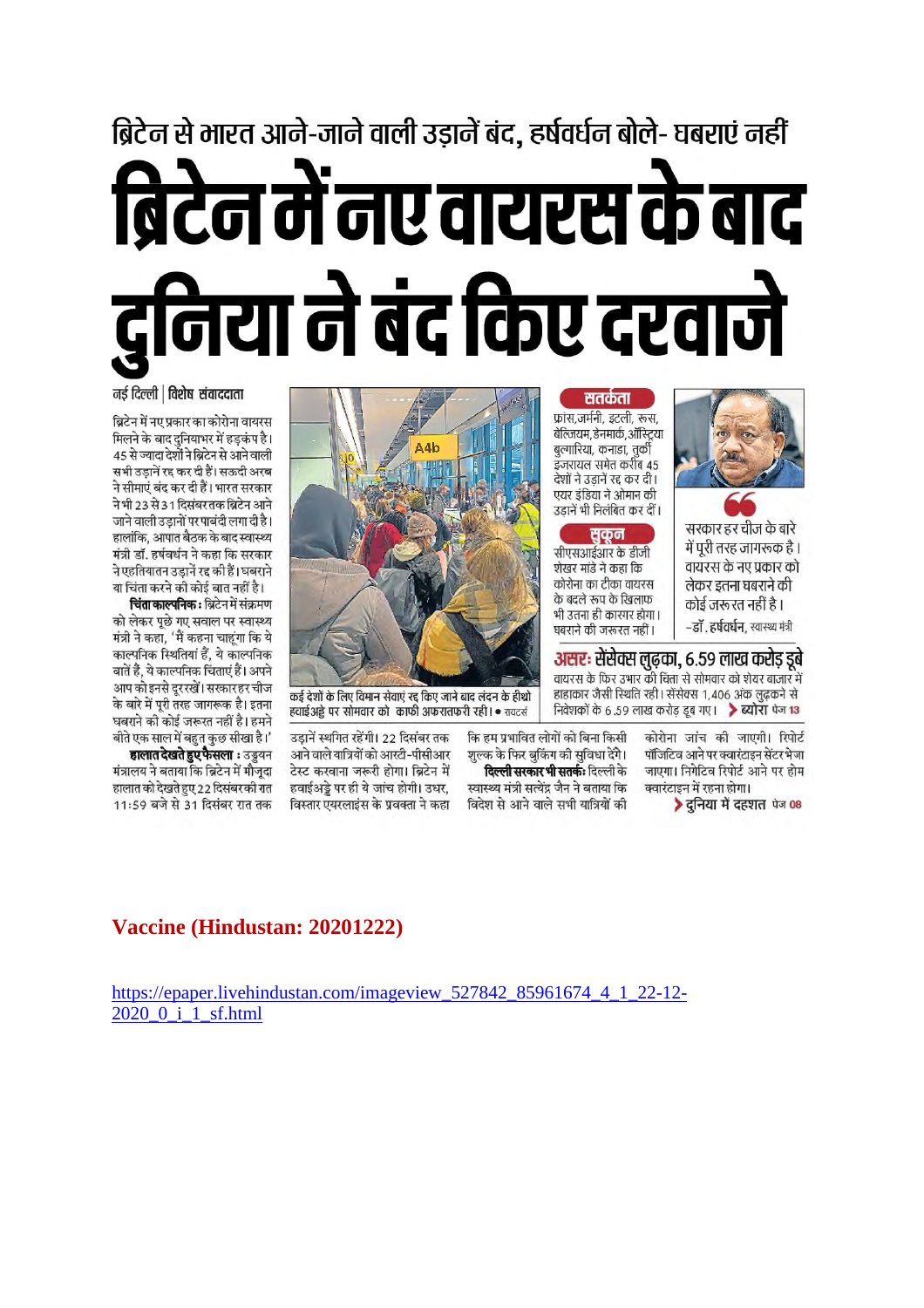# कम उम्र के बीमार लोगों को भी पहले चरण में टीका

### नई दिल्ली | बुजेश सिंह

दिल्ली में घातक बीमारियों से ग्रसित 50 साल से कम उम्र के लोगों को भी पहले चरण में कोविड का टीका दिया जाएगा। इसके लिए राज्य सरकार ने सर्वेक्षण का काम शुरू कर दिया है।

दिल्ली सरकार स्वास्थ्य निदेशालय ने इसके लिए जिला स्तर पर टीम तैनात की है। स्वास्थ्य विभाग के एक वरिष्ठ अधिकारी ने बताया कि कंटेनमेंट जोन में कराए गए सर्वे के दौरान का डाटा हमारे पास मौजूद है। इसमें हाई रिस्क समूह वाले लोगों का डाटा भी है। पर अब कंटेनमेंट जोन में बाहर रहे इलाकों में भी ऐसे लोगों को चिन्हित किया जाएगा ताकि उन्हें प्राथमिकता के आधार पर टीका उपलब्ध हो सके। दिल्ली में 2.50

## कोरोना से जंग

- राज्य सरकार ने बीमारों पहचान के लिए सर्वेक्षण शुरू कराया
- स्वास्थ्यकर्मी और फ्रंटलाइन वॉरियर भी प्राथमिकता में

लाख से अधिक स्वास्थ्यकर्मी.13 लाख बुजुर्ग, सात लाख पुलिसकर्मी, सिविल डिफेंसकर्मी, सफाईकर्मी और फ्रंटलाइन वॉरियर्स हैं।

इससे पहले कोविड टीकाकरण में स्वास्थ्यकर्मियों, बुजुर्गों को प्राथमिकता के आधार पर टीका लगाने की बात कही गई थी। पर अब गंभीर बीमारी से ग्रसित लोगों का सर्वे करके भी इसमें शामिल किया जाएगा।

> टीकाकरण केंद्र बनेंगे पेज 03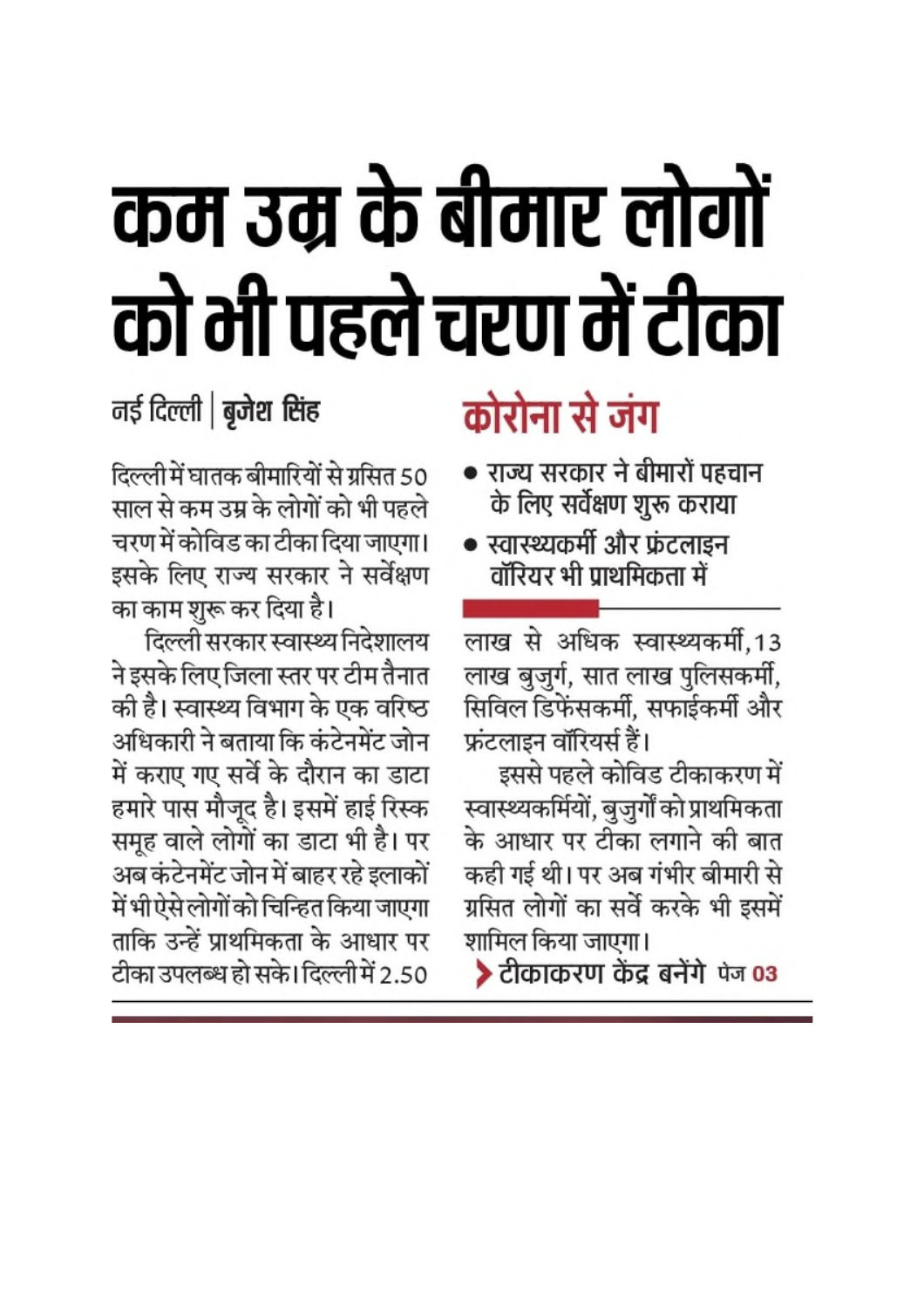#### **Infection (Hindustan: 20201222)**

https://epaper.livehindustan.com/imageview\_527844\_86101544\_4\_1\_22-12-2020\_3\_i\_1\_sf.html



#### **Fungal Infection (Hindustan: 20201222)**

https://epaper.livehindustan.com/imageview\_527844\_86094962\_4\_1\_22-12- 2020\_3\_i\_1\_sf.html